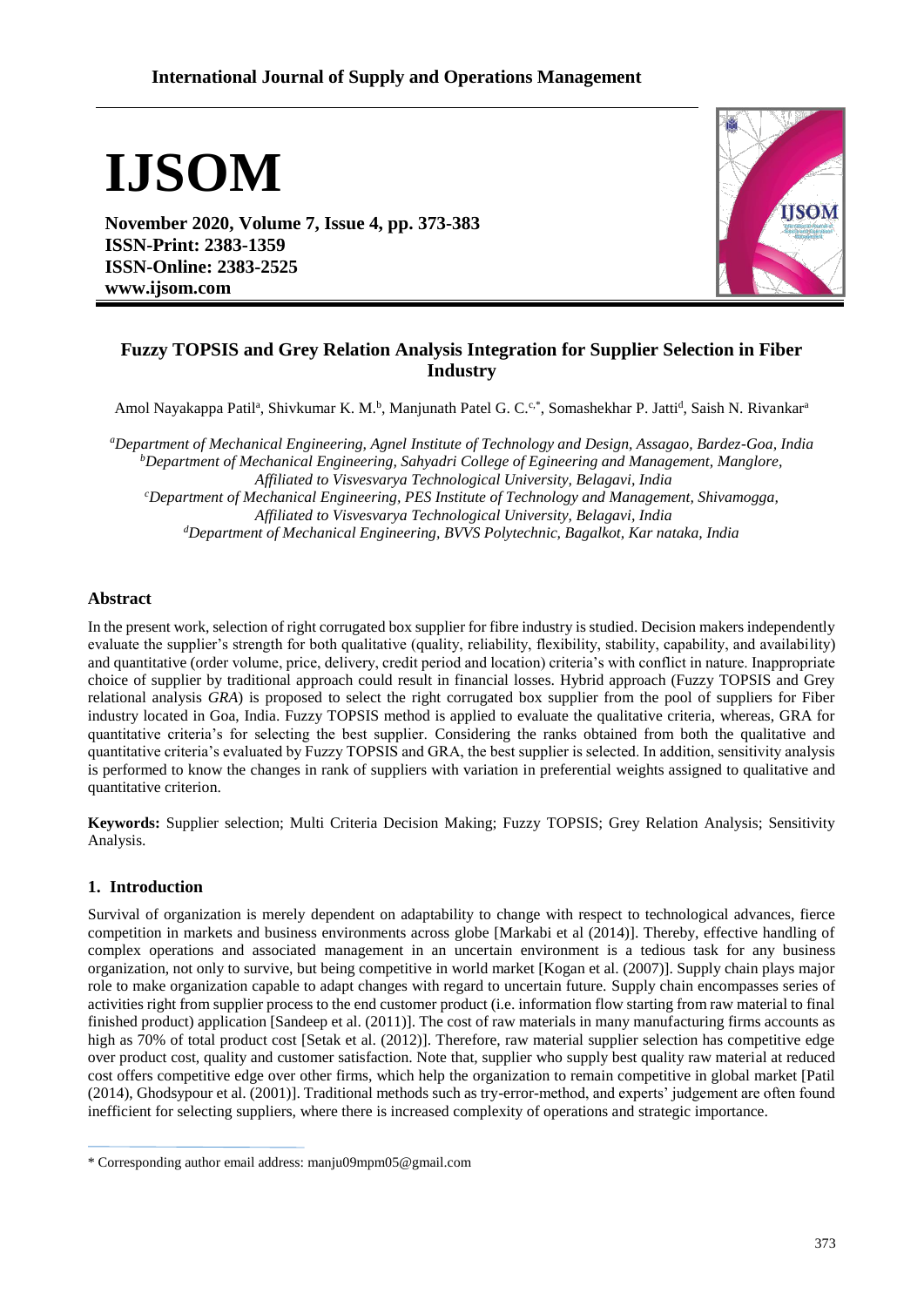Growing era in supply chain also bought increased complexity in operations and strategic decisions to evaluate suppliers with multiple criteria's [Liao et al. (2011)]. Selection of right supplier from various alternatives and multiple criteria (qualitative and quantitative) are treated as MCDM problem. In 1966, Dickson reported that there are about 23 different criteria (cost, quality, service, delivery, geographical location, financial position and credit rating, production capacity, business history, technical capability, future purchases, communication system, operational controls, position in the industry, attitude, labor relations, desire, warranties and claim policy, packaging requirements, relationships, training aids, management and organization, compliance and performance history) essential for supplier selection [Dickson (1966)]. Analysis of criteria's with preference to evaluate the supplier performance and acceptable solutions play a vital role in decision making against the supplier selection problem. There are different methodologies applied to solve the supplier selection problem such as, multi attribute decision making (analytic hierarchy approach *AHP*, VIKOR, Technique for order preference by similarity to ideal solution *TOPSIS*, Preference ranking organization method for enrichment evaluation *PROMETHEE*, decision making trial and evolution laboratory *DEMATEL*, etc.), mathematical programming (goal, stochastic, linear, non-linear and multi-objective programming, data envelopment analysis etc.), probabilistic approach, artificial intelligent approach (soft computing algorithms, neural networks, decision theory and so on), hybrid approach and others [Chai et al. (2013)].

MCDM methods are widely applied to determine acceptable solutions by evaluating different criteria's. Multicriteria optimization and compromise solution approaches such as AHP and VIKHOR are applied to evaluate the effectiveness of selection of sustainable suppliers in supply chains [Luthra et al. (2017a)]. Analytical hierarchy method has been used to for green supplier selection in automotive manufacturing firms [Yu et al. (2016)]. PROMETHEE approach rank the green suppliers for the problems associated to food supply chain [Govindan et al. (2017)]. Fuzzy TOPSIS method applied to examine and select the best supplier for detergent powder production industry [Roshandel et al. (2013)]. DEMATEL methodology was successfully applied for risk analysis in shipbuilding industry and sustainable consumption and production in supply chain management [Luthra et al. (2017b), Seker et al. (2017)]. AHP (to determine the preference for criteria) and TOPSIS (to rank suppliers) methods are used to select the potential and sustainable suppliers to Iran steel industries [Azimifard et al. (2018)]. The optimization model based on data envelopment analysis was applied to evaluate the efficacy and productivity of potential suppliers under uncertain conditions [Azadi et al. (2015)]. Three methods such as DEMATEL, AHP and TOPSIS are applied to improve the efficiency of food supply chain management [Ortiz‐Barrios et al. (2020)]. Recently DEA model was proposed to estimate the optimistic, pessimistic and efficacy of supply chain management in presence of big data (datasets which are complex and huge) [Badiezadeh et al. (2018)]. Mathematical programming method was proposed to select the green supplier and disassembly of products to solve the logistic network problem [Ghayebloo et al. (2015)]. The multi-objective mathematical programming method is applied to estimate the material flow under dynamic consecutive time segments in a closed loop supply chain network considering suppliers and remanufacturer subcontractors [Ghassemi et al. (2018)]. Neural network tools were tested to evaluate the cost parameters that assist supply chain manager related to decision on inventory [Borade et al. (2011)]. The dynamic tabu search metaheuristic algorithm was developed to optimize the inventory management policies in supply chain management [Argilaguet Montarelo et al. (2017)]. Soft computation tools (fuzzy logic, neural networks and genetic algorithms) are successfully applied to improve the effectiveness and efficiency of key aspects (i.e. customer service levels and reduction of operational cost) in supply chain management [Ko et al. (2010)]. Soft computing approach are applied to evaluate the suppliers considering the cost management, quality implementation and company size [Carrera et al. (2020)]. The above literature on different decision-making methodologies proved their potential in evaluating suppliers to solve various problems associated to supply chain management in industries.

Rapid growth in supply chain with increased complexity of operations, data sets and strategic importance led decision making analysis become more complex and unpredictable. Supplier selection in decision process requires evaluation of the following stages [Chai et al. (2020)], collecting information of suppliers, selecting or shortlisting the suppliers, developing attributes, form group composed of qualified decision makers, determining the preferences for each criterion, identify optimal solutions from alternatives. For many complex problems the decision on supplier selection process are breakdown to aforementioned stages and evaluated as separate task in each stage to find the optimal solution. Therefore, decision making techniques must be adopted at each stage to attain best solutions as input to the next, or final stage [Chai et al. (2016)]. Hybridization with the combination of different decision-making techniques to solve each stage, that rank suppliers to arrive potential solution. The solutions at each processing steps rely mainly on the relative importance (i.e. preference or weights) assigned by the experts. Hybrid decision making approaches are successfully applied to solve supplier selection process in inventory management [Argilaguet Montarelo et al. (2017)], shipbuilding industry [Seker et al. (2017)], Iron steel industry [Azimifard et al. (2018)], sustainable consumption and production in supply chain management [Luthra et al. (2017b)], food supply chain management [Ortiz‐Barrios et al. (2020)] and detergent powder production industry [Roshandel et al. (2013)]. It is confirmed from the above literature that, successful hybridization methods ensure determining the quality suppliers for solving various industry problems related to supply chain management.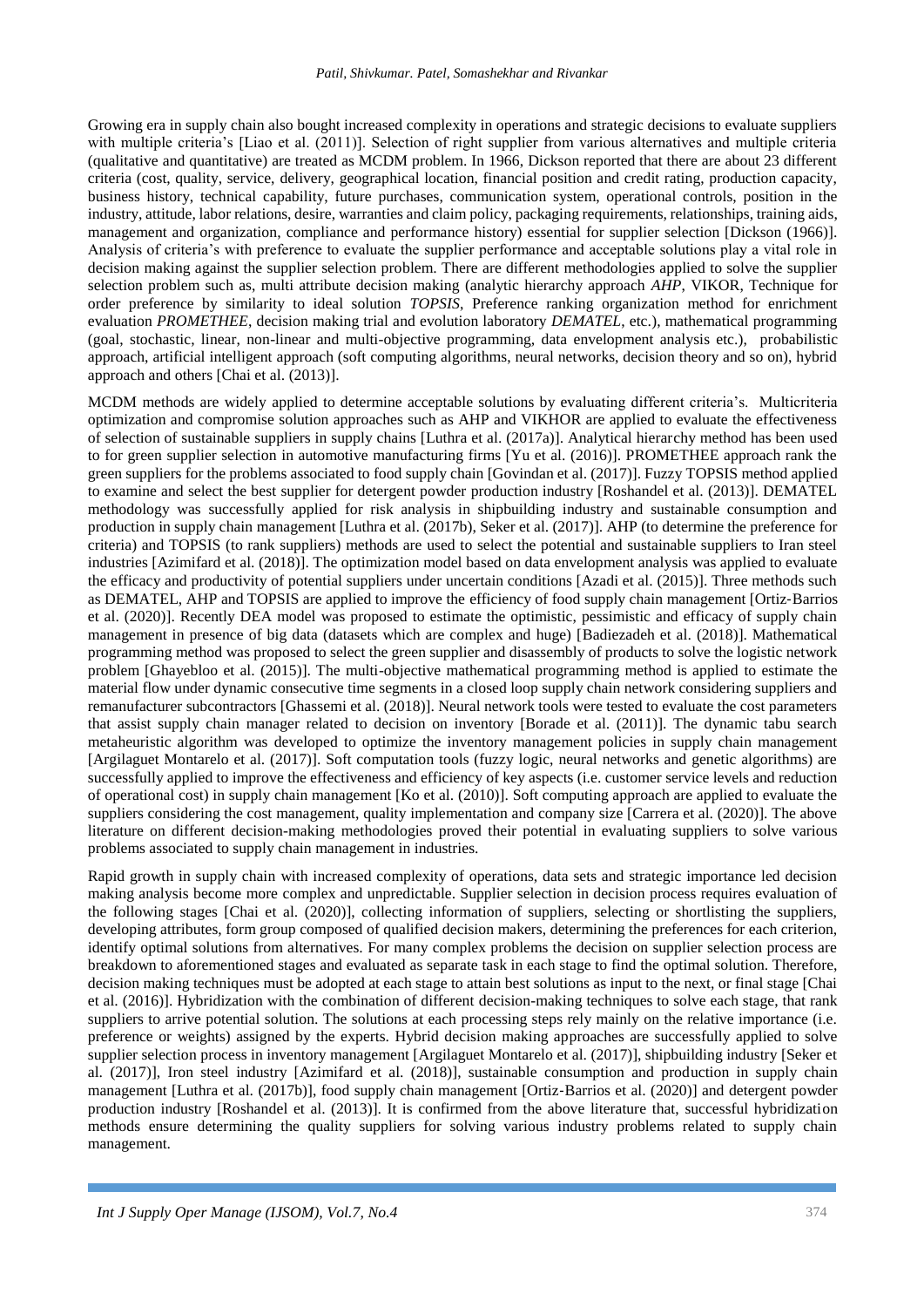This paper proposes the case study conducted for the corrugated box supplier selection for fiber industry located in Goa, India for evaluation. To evaluate the supplier selection the qualitative (quality, reliability, flexibility, stability, capability, and availability) and quantitative (order volume, price, delivery, credit period and location) criteria's are taken. Considering qualitative and quantitative criteria's finest approach suits for corrugated box supplier selection problem in fiber industry is the hybrid approach (Fuzzy TOPSIS and *GRA*). To solve the supplier selection problems in evaluating 11 criteria's with hybrid approach, Fuzzy TOPSIS method evaluates the qualitative criteria and GRA for quantitative criteria's. The Fuzzy TOPSIS and GRA determined composite scores obtained after evaluating the qualitative and quantitative criteria by assigning equal importance helps to rank the supplier for fiber industry. The structure of paper is as follows. **Section II** briefs methodology employed for supplier selection, **Section III** demonstrates the methodology of fuzzy TOPSIS and Grey Relation Analysis, **Section IV** discuss the results of Fuzzy TOPSIS and GRA for corrugated box supplier selection and **Section V** concludes the research study.

#### **2. Supplier Selection Methodology**

Supply chain management is the effective management consisting of series of activities, that are indeed essential to apprehend highest quality of product. Selecting the best raw material supplier for fiber industry play vital role in supply chain management. For selection, suppliers are evaluated based according to the decision makers defined criteria's. The proposed method considers decision makers group to select the best supplier among pool of suppliers. Decision maker group includes Unit Head, Purchase Manager, Production Head and Quality Inspector. Based on the year of experience, position headed and authority level, each decision maker is given weightage. Approach takes qualitative and quantitative criteria in consideration for making decision of best supplier. Qualitative criteria take account of criteria's which are nonmeasurable in nature, whereas quantitative comprises the measurable criteria's. Description on how the experts defined the qualitative and quantitative criteria's for supplier selection are presented in **Table 1** and **Table 2.**

| <b>Table 1.</b> Description on experts defined quantative criteria |                                                                                                       |  |  |
|--------------------------------------------------------------------|-------------------------------------------------------------------------------------------------------|--|--|
| <b>Criteria</b>                                                    | <b>Description</b>                                                                                    |  |  |
| <b>Ouality</b>                                                     | Accountability of supplier for supplying product as per the required specification                    |  |  |
| Reliability                                                        | Reliability of supplier to maintain confidentiality related to product information                    |  |  |
| Flexibility                                                        | Flexibility of supplier meet change in quantity and delivery time with change in customer requirement |  |  |
| Stability                                                          | Financial stability of supplier and credit worthy                                                     |  |  |
| Capability                                                         | Capability to manage risks and orders according to the requirements                                   |  |  |
| Availability                                                       | Availability to offer service and support as and when required                                        |  |  |

| <b>Table 1.</b> Description on experts defined qualitative criteria |  |  |
|---------------------------------------------------------------------|--|--|
|---------------------------------------------------------------------|--|--|

| <b>Criteria</b>          | <b>Description</b>                                                                                          |
|--------------------------|-------------------------------------------------------------------------------------------------------------|
| Price                    | Price defines in terms of profitability of an organization                                                  |
| Order quantity           | Order quantity helps indirectly towards profit for an organization, as inventory reduces both storage space |
|                          | and handling cost. Just-in time approach can be employed where the supplier is close to organization.       |
| Credit and delivery time | Credit and delivery time facilitate towards better financial planning.                                      |

The hybrid method integrates the fuzzy TOPSIS and GRA for corrugated box supplier selection process in Fiber industry. Fuzzy TOPSIS ranks supplier by evaluating qualitative criteria's, whereas GRA ranks supplier by evaluating quantitative criteria's. Score of supplier's are calculated using Fuzzy TOPSIS, and GRA is combined together after assigning appropriate weightage to qualitative and quantitative criteria's. Final composite score of supplier ranks assist the decision maker in selection of best supplier. Methodology adopted for supplier selection is summarized as follows;

- **Step 1:** To purchase raw materials, form the decision makers group consisting of four members whose role is to evaluate suppliers against different criteria's. Note that, group of four members are chosen which are directly and indirectly accountable for best supplier selection.
- **Step 2:** The weights are assigned to each decision makers based on their knowledge level, experience, job responsibility and authority level. Note that all the four members are assigned with different weights.
- **Step 3:** Group meeting and brainstorming sessions are carried out to determine the criteria's essential for the evaluation of supplier. Once all the identified criteria's were agreed upon by decision makers, they were classified into two categories such as qualitative and quantitative.
- **Step 4:** Later the importance or preference weights for each qualitative criteria's are decided based on decision makers input.
- **Step 5:** Supplier quality audit was carried out to collect or gather information related to process, quality checks, infrastructure and machinery set-up. With the collected information each decision maker was allowed to evaluate the supplier.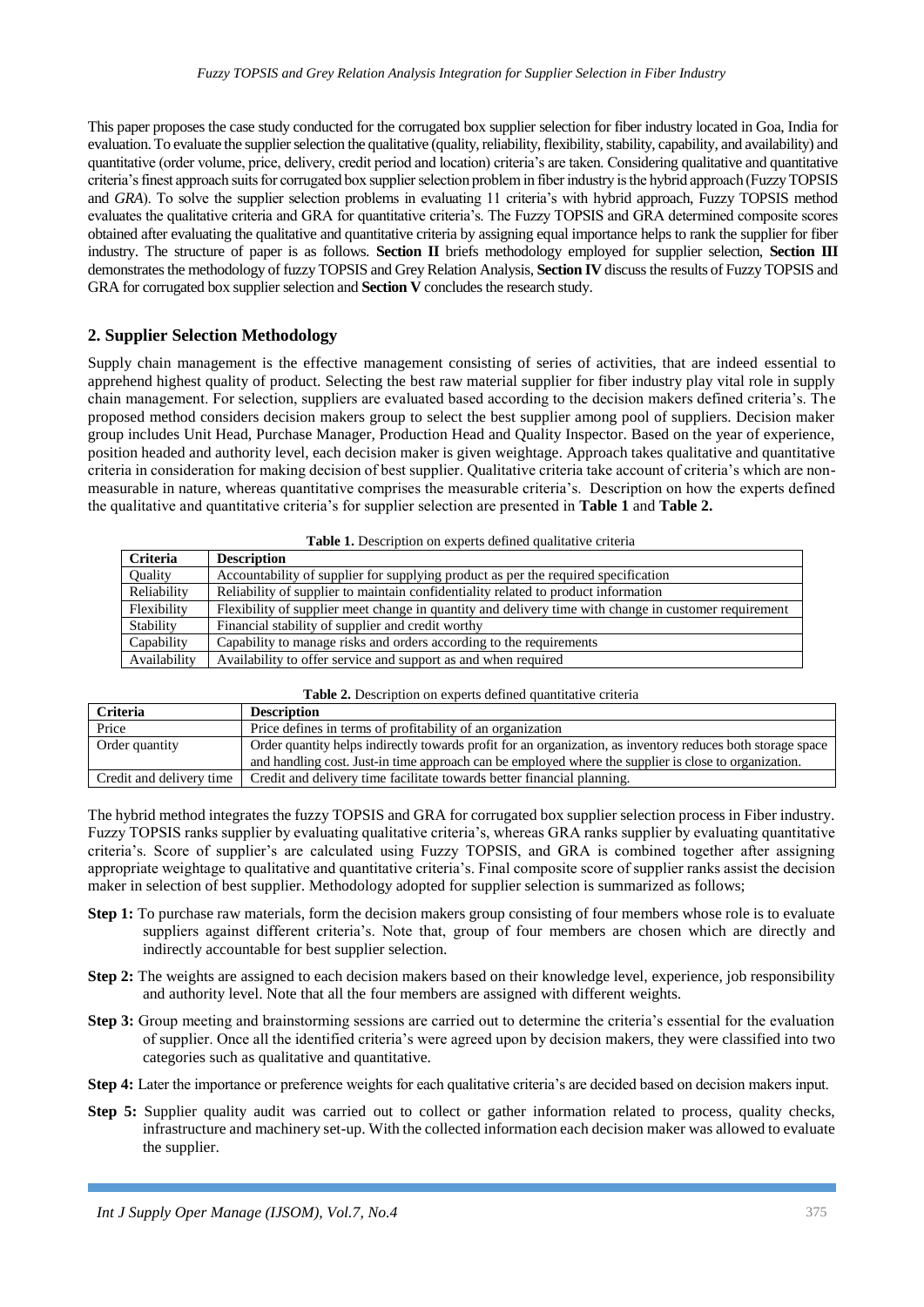- **Step 6:** Fuzzy TOPSIS method was used to evaluate the supplier by determining the supplier score. The rank was decided for qualitative criteria based on each supplier score.
- **Step 7:** Supplier quotations are evaluated based on the data related to price, order quantity, location, credit period and delivery time. GRA was applied to evaluate the quantitative criteria. The collected data sets are processed to determine the score and then rank, through the following steps such as normalization, determining deviation sequence, grey relational coefficient and grey relational grading.
- **Step 8:** The scores achieved through qualitative and quantitative criteria was fused together to decide the final score and rank each supplier. Based on score the best supplier was selected from pool of supplier's.

#### **3. Case Study**

Fiber industry located at Goa, India, is considered as a case study which requires strategic decision to select the best supplier for corrugated box. The medium scale operating industry with the annual business of ten crore was selected to demonstrate the application. The primary business of an industry is to supply the pool filter enclosure for domestic and international clients. Rapid progress in global market, industry is continuously striving to give competitive edge by improving quality and reducing price. Packing was the major concern area where the improvement was needed at the cost of price. Therefore, Industry decided to select the best supplier with respect to corrugated boxes that meet the quality and price requirement. The best three suppliers are selected among the ten suppliers in Goa, to demonstrate the effectiveness of the case study.

Total eleven criteria's (quality, reliability, flexibility, stability, capability, availability, price, order quantity, location credit period and delivery time) are selected to evaluate the suppliers based on the stakeholder opinion and recent literature [Govindan et al. (2017), Chai et al. (2013), Chai et al. (2020), Yu et al. (2016), Azimifard et al. (2018)]. Four decision makers (DM 1, DM 2, DM 3, and DM 4) opinion is taken into account to select the best supplier among the potential three suppliers. Decision makers are stakeholder of supply chain management. Decision maker group includes Unit Head, Purchase Manager, Production Head and Quality Inspector. Fuzzy TOPIS method rank the supplier for qualitative criteria's (quality, reliability, flexibility, stability, capability and availability). GRA rank the supplier by evaluating quantitative criteria (price, order quantity, location, credit period and delivery time). The composite score of the supplier is determined by pooling both qualitative and quantitative criteria together to establish final ranking. The hierarchy of supplier selection problem is shown in Figure 1.



**Figure 1.** Hierarchy structure for Supplier Selection.

#### **3.1. Ranking Suppliers for Qualitative Criteria by Fuzzy TOPSIS**

Chen et al. 1992, proposed the MCDM methods to determine solutions from the set of many alternatives [Chen & Hwang, 1992]. TOPSIS method is developed with the well-defined logic in determining positive and negative ideal solutions. The alternatives supposed to be evaluated are compared with those of ideal positive and negative solutions to determine the distances, and in turn score. Note that, the optimal solution lies nearest to positive ideal and farthest to negative ideal solution. Fuzzy concepts are integrated in to TOPSIS, wherein the fuzzy concepts transform the linguistic terms to quantifiable numbers. These numbers with decision makers preferences are the basic inputs for evaluating suppliers.

The computational steps in Fuzzy TOPSIS method applied to solve supplier selection problem is discussed below,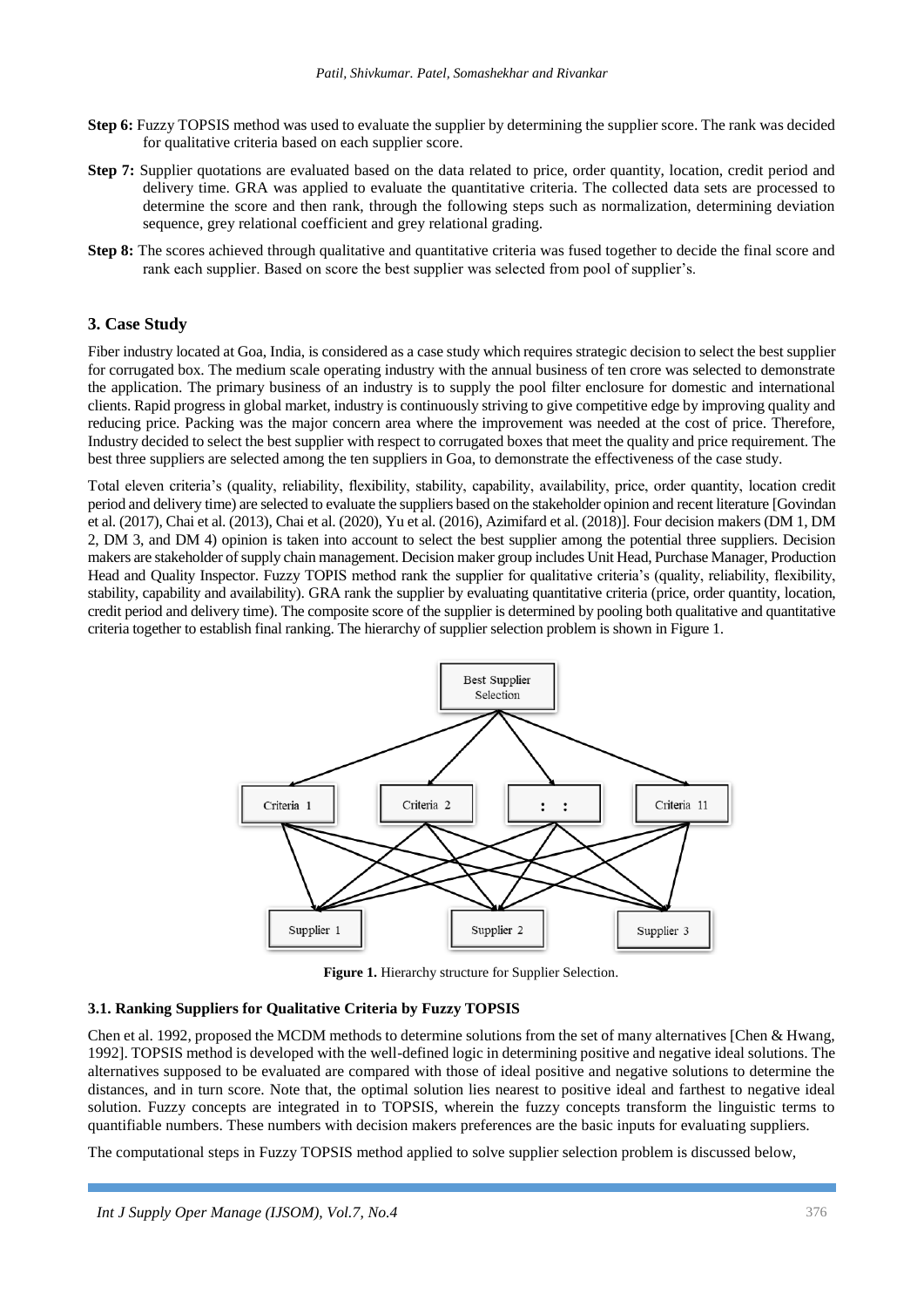**Step 1:** Table 3 presents the linguistic variable with different scale of importance used by decision makers (DM 1, DM 2, DM 3, DM 4) to evaluate the qualitative criteria for supplier selection. The decision makers (DM 1, DM 2, DM 3 and DM 4) judgement are based on the assigned importance with reference to their experience, decision making authority and designation. DM 1 is designated as unit head of the organization, having higher authority and experience and hence given highest weightage (7, 9, 9). DM 2 is the purchase manger having considerable authority, but possess less experience compared to DM 3 (i.e. production manager) and hence they were assigned with the weightage of  $(5, 7, 9)$  and  $(3, 5, 7)$ , respectively. DM4 is quality checker and assigned with less weightage of (1, 1, 3). Weights of decision makers are shown in Table 4. Decision maker's linguistic expression is converted into weights as shown in Table 2. Conversion gives aggregated weight to each criterion

| <b>Table 3.</b> Linguistic term for decision maker and criteria |                     |                         |  |  |  |
|-----------------------------------------------------------------|---------------------|-------------------------|--|--|--|
| <b>Linguistic Scale</b>                                         | <b>Fuzzy Number</b> | Triangular fuzzy number |  |  |  |
| Equally Important/Very Low                                      | EI                  | (1, 1, 3)               |  |  |  |
| Weakly Important/Low                                            | WI                  | (1, 3, 5)               |  |  |  |
| Strong Important/Medium                                         | SI                  | (3, 5, 7)               |  |  |  |
| Very Strong Important/High                                      | VI                  | (5, 7, 9)               |  |  |  |
| Immense Important/Very High                                     |                     | (7, 9, 9)               |  |  |  |

| Weakly Important/Low        | WI | (1, 3, 5) |
|-----------------------------|----|-----------|
| Strong Important/Medium     |    |           |
| Very Strong Important/High  |    | (5, 7, 9) |
| Immense Important/Very High |    |           |

| <b>Table 4.</b> Weighted aggregate of qualitative criteria                                                                                                                                     |                                  |                 |           |                 |                             |  |
|------------------------------------------------------------------------------------------------------------------------------------------------------------------------------------------------|----------------------------------|-----------------|-----------|-----------------|-----------------------------|--|
| <b>Criteria</b>                                                                                                                                                                                | DM1                              | DM <sub>2</sub> | DM3       | DM <sub>4</sub> | <b>Aggregated Weight of</b> |  |
|                                                                                                                                                                                                | Weightage of each decision maker |                 |           |                 | each criteria               |  |
|                                                                                                                                                                                                | (7, 9, 9)                        | (5, 7, 9)       | (3, 5, 7) | (1, 1, 3)       |                             |  |
| <b>Ouality</b>                                                                                                                                                                                 | (7, 9, 9)                        | (7, 9, 9)       | (5, 7, 9) | (7, 9, 9)       | $(26.5, 47, 63)^*$          |  |
| Reliability                                                                                                                                                                                    | (5, 7, 9)                        | (7, 9, 9)       | (1, 3, 5) | (5, 7, 9)       | (15, 29, 45)                |  |
| Flexibility                                                                                                                                                                                    | (3, 5, 7)                        | (3, 5, 7)       | (3, 5, 7) | (3, 5, 7)       | (4, 16.5, 35)               |  |
| Stability                                                                                                                                                                                      | (5, 7, 9)                        | (5, 7, 9)       | (5, 7, 9) | (5, 7, 9)       | (18, 35.5, 58)              |  |
| Capability                                                                                                                                                                                     | (3, 5, 7)                        | (3, 5, 7)       | (3, 5, 7) | (3, 5, 7)       | (4, 16.5, 35)               |  |
| Availability                                                                                                                                                                                   | (1, 3, 5)                        | (1, 3, 5)       | (1, 3, 5) | (1, 3, 5)       | (4, 8, 24.5)                |  |
| $(26.5, 47, 63)^* = (7 \times 7 + 5 \times 7 + 3 \times 5 + 1 \times 7)/4$ , $(9 \times 9 + 7 \times 9 + 5 \times 7 + 1 \times 9)/4$ , $(9 \times 9 + 9 \times 9 + 7 \times 9 + 3 \times 9)/4$ |                                  |                 |           |                 |                             |  |

**Step 2:** Next step was to evaluate each supplier considering all qualitative criteria based on facilities, infrastructure, innovation practices, system, manpower etc. Decision makers audited supplier site independently, conducted meetings with supplier representative and based on their observation assigned weights to all criteria's of each supplier. Supplier evaluation considering all subjective parameters transferred to linguistic variables to rate suppliers for each criterion by decision makers is noted in Table 5.

|              |                 | <b>Tuble of Bupplier Evaluation based on Quantum &amp; Chiefin</b> B<br><b>Decision Makers (DM)</b> |                |              |                |  |
|--------------|-----------------|-----------------------------------------------------------------------------------------------------|----------------|--------------|----------------|--|
| Criteria     | <b>Supplier</b> | DM 1 (7, 9, 9)                                                                                      | DM 2 (5, 7, 9) | DM3(3, 5, 7) | DM 4 (1, 1, 3) |  |
|              | S <sub>1</sub>  | (1, 3, 5)                                                                                           | (1, 3, 5)      | (3, 5, 7)    | (3, 5, 7)      |  |
| Quality      | S <sub>2</sub>  | (3, 5, 7)                                                                                           | (1, 3, 5)      | (3, 5, 7)    | (3, 5, 7)      |  |
|              | S <sub>3</sub>  | (3, 5, 7)                                                                                           | (3, 5, 7)      | (5, 7, 9)    | (3, 5, 7)      |  |
|              | S <sub>1</sub>  | (5, 7, 9)                                                                                           | (5, 7, 9)      | (5, 7, 9)    | (5, 7, 9)      |  |
| Reliability  | S <sub>2</sub>  | (3, 5, 7)                                                                                           | (5, 7, 9)      | (3, 5, 7)    | (3, 5, 7)      |  |
|              | S <sub>3</sub>  | (5, 7, 9)                                                                                           | (3, 5, 9)      | (3, 5, 9)    | (5, 7, 9)      |  |
|              | S <sub>1</sub>  | (1, 3, 5)                                                                                           | (1, 3, 5)      | (1, 3, 5)    | (3, 5, 7)      |  |
| Flexibility  | S <sub>2</sub>  | (3, 5, 7)                                                                                           | (3, 5, 7)      | (1, 3, 5)    | (3, 5, 7)      |  |
|              | S <sub>3</sub>  | (1, 1, 3)                                                                                           | (1, 3, 5)      | (1, 1, 3)    | (1, 1, 3)      |  |
|              | S <sub>1</sub>  | (5, 7, 9)                                                                                           | (5, 7, 9)      | (5, 7, 9)    | (5, 7, 9)      |  |
| Stability    | S <sub>2</sub>  | (3, 7, 9)                                                                                           | (5, 7, 9)      | (5, 7, 9)    | (3, 7, 9)      |  |
|              | S <sub>3</sub>  | (3, 7, 9)                                                                                           | (3, 7, 9)      | (3, 7, 9)    | (3, 7, 9)      |  |
|              | S1              | (1, 1, 3)                                                                                           | (1, 3, 5)      | (1, 3, 5)    | (3, 5, 7)      |  |
| Capability   | S <sub>2</sub>  | (3, 5, 7)                                                                                           | (3, 5, 7)      | (3, 5, 7)    | (5, 7, 9)      |  |
|              | S <sub>3</sub>  | (3, 5, 7)                                                                                           | (5, 7, 9)      | (5, 7, 9)    | (3, 5, 9)      |  |
|              | S <sub>1</sub>  | (3, 5, 7)                                                                                           | (3, 5, 7)      | (1, 3, 5)    | (3, 5, 7)      |  |
| Availability | S <sub>2</sub>  | (1, 1, 3)                                                                                           | (1, 3, 5)      | (1, 1, 3)    | (1, 1, 3)      |  |
|              | S <sub>3</sub>  | (5, 7, 9)                                                                                           | (5, 7, 9)      | (5, 7, 9)    | (5, 7, 9)      |  |

**Table 5.** Supplier Evaluation based on Qualitative Criteria's

**Step 3:** The linguistic variables presented in Table 4 and 5, are transformed to triangular fuzzy numbers to estimate the fuzzy weights for each criterion. These weights are assigned to each decision makers based on their knowledge level, experience, job responsibility and authority level. Note that all the four members are assigned with different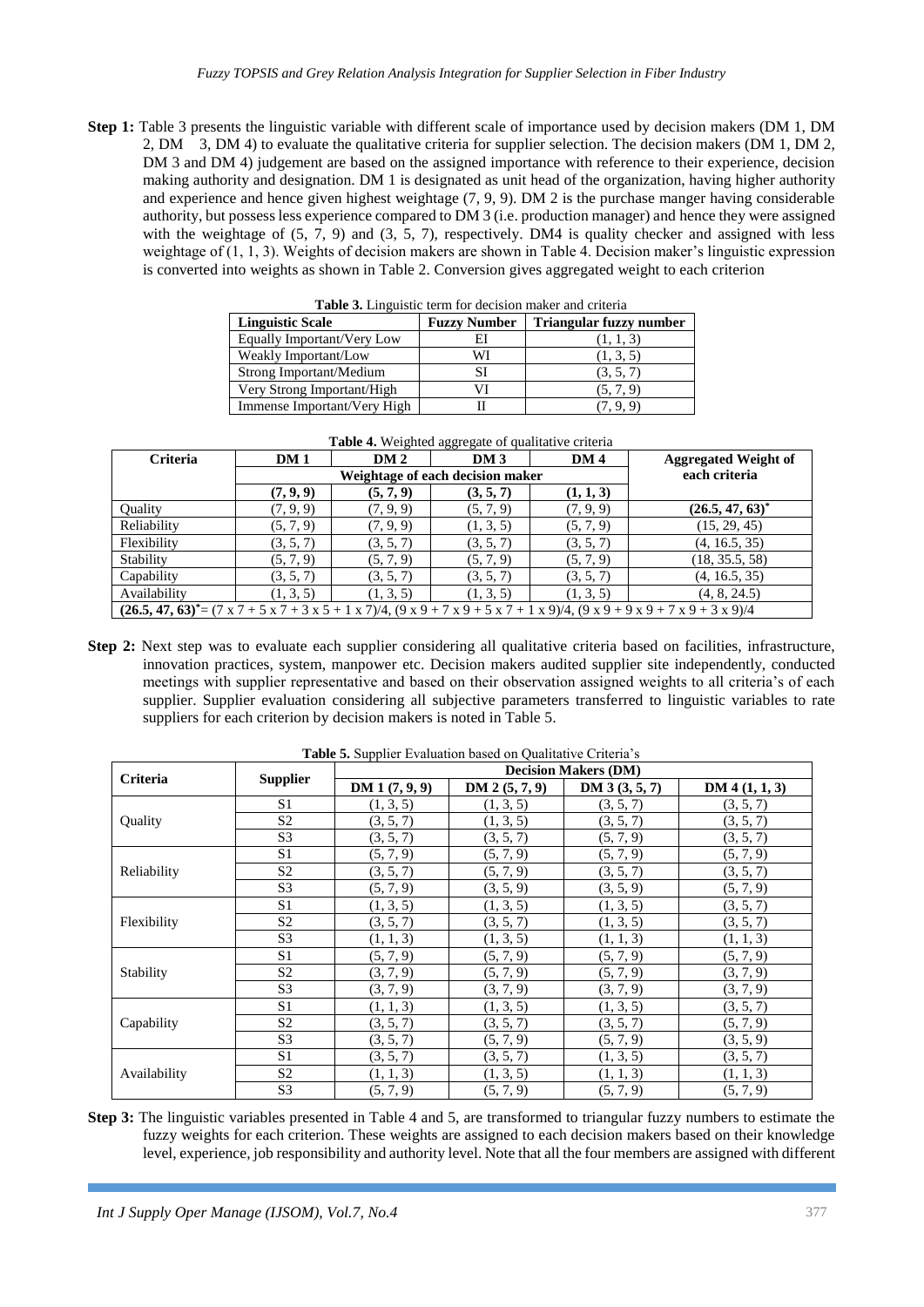weights. Table 6 shows weightage of three suppliers based on decision maker evaluation. Weightage for each criterion is obtained considering decision makers weightage towards supplier selection process. Table 7 represents the criterion weightage taking into account importance of each criterion as decided by decision maker.

| <b>Table 6.</b> Criterion Weightage                                                                                                                                                             |                    |                    |                    |  |  |  |
|-------------------------------------------------------------------------------------------------------------------------------------------------------------------------------------------------|--------------------|--------------------|--------------------|--|--|--|
| <b>Criteria</b>                                                                                                                                                                                 | <b>Supplier S1</b> | <b>Supplier S2</b> | <b>Supplier S3</b> |  |  |  |
| Quality                                                                                                                                                                                         | $(6, 19.5, 35)^*$  | (9.5, 24, 37.5)    | (13.5, 30, 45.5)   |  |  |  |
| Reliability                                                                                                                                                                                     | (20, 38.5, 54)     | (14.5, 31, 46.5)   | (16, 32.5, 54)     |  |  |  |
| Flexibility                                                                                                                                                                                     | (4.5, 17, 31.5)    | (10.5, 25, 38.5)   | (4, 9, 22.5)       |  |  |  |
| Stability                                                                                                                                                                                       | (20, 38.5, 54)     | (16, 38.5, 54)     | (12, 38.5, 54)     |  |  |  |
| Capability                                                                                                                                                                                      | (4.5, 12.5, 29)    | (12.5, 28, 43.5)   | (16, 33.5, 51.5)   |  |  |  |
| Availability<br>(10.5, 25, 38.5)<br>(4, 9, 22.5)<br>(20, 38.5, 54)                                                                                                                              |                    |                    |                    |  |  |  |
| $(6, 19.5, 35)^* = (7 \times 1 + 5 \times 1 + 3 \times 3 + 1 \times 3)/4$ , $(9 \times 3 + 7 \times 3 + 5 \times 5 + 1 \times 5)/4$ , $(9 \times 5 + 9 \times 5 + 7 \times 7 + 3 \times 7)/4$ . |                    |                    |                    |  |  |  |
| Table 6 values are computed based on the decision matrix of Table 5.                                                                                                                            |                    |                    |                    |  |  |  |

| Table 7. Criterion Weightage based on importance                                                                                   |                        |                        |                        |  |  |
|------------------------------------------------------------------------------------------------------------------------------------|------------------------|------------------------|------------------------|--|--|
| <b>Criteria</b>                                                                                                                    | <b>Supplier S1</b>     | <b>Supplier S2</b>     | Supplier S3            |  |  |
| Ouality                                                                                                                            | $(159, 916.5, 2205)^*$ | (251.75, 1128, 2362.5) | (357.75, 1410, 2866.5) |  |  |
| Reliability                                                                                                                        | (300, 1116.5, 2430)    | (217.5, 899, 2092.5)   | (240, 942.5, 2430)     |  |  |
| Flexibility                                                                                                                        | (18, 280.5, 1102.5)    | (42, 412.5, 1347.5)    | (16, 148.5, 787.5)     |  |  |
| Stability                                                                                                                          | (360, 1366.75, 3132)   | (288, 1366.75, 3132)   | (216, 1366.75, 3132)   |  |  |
| Capability                                                                                                                         | (18, 206.25, 1015)     | (50, 462, 1522.5)      | (64, 552.75, 1802.5)   |  |  |
| Availability                                                                                                                       | (42, 200, 943.25)      | (16, 72, 551.25)       | (80, 308, 1323)        |  |  |
| $(159, 916.5, 2205)^* = (6 \times 26.5, 19.5 \times 47, 35 \times 63)$ , Table 7 values are computed based on Table 6 and Table 4. |                        |                        |                        |  |  |
| $X_{max}$ and $X_{min} = 3132$ and 16.                                                                                             |                        |                        |                        |  |  |

**Step 4:** Table 7 data sets of fuzzy decision matrix are used to construct the normalized fuzzy-decision matrix. The normalized values lie within the ranges between zero and one using Eq. 1 (refer Table 8). *X<sup>i</sup>* be the value to be normalized, *Xmax* and *Xmin* corresponds to maximum and minimum value in the decision matrix

| <i>Normalization</i> $[0, 1] = \left(\frac{(X_i - X_{min})}{(X_{max} - X_{min})}\right)$ |  |  |
|------------------------------------------------------------------------------------------|--|--|
|                                                                                          |  |  |

| <b>Criteria</b>                                                                             | <b>Supplier S1</b>    | Supplier S2        | <b>Supplier S3</b> |  |  |
|---------------------------------------------------------------------------------------------|-----------------------|--------------------|--------------------|--|--|
| Ouality                                                                                     | $(0.05, 0.29, 0.7)^*$ | (0.08, 0.36, 0.75) | (0.11, 0.45, 0.91) |  |  |
| Reliability                                                                                 | (0.09, 0.35, 0.77)    | (0.06, 0.28, 0.66) | (0.07, 0.3, 0.77)  |  |  |
| Flexibility                                                                                 | (0, 0.08, 0.35)       | (0.01, 0.13, 0.43) | (0, 0.04, 0.25)    |  |  |
| Stability                                                                                   | (0.11, 0.43, 1)       | (0.09, 0.43, 1)    | (0.06, 0.43, 1)    |  |  |
| Capability                                                                                  | (0, 0.06, 0.32)       | (0.01, 0.14, 0.48) | (0.02, 0.17, 0.57) |  |  |
| Availability                                                                                | (0.01, 0.06, 0.3)     | (0, 0.02, 0.17)    | (0.02, 0.09, 0.42) |  |  |
| $(0.05, 0.29, 0.7)^*$ = ((159-16)/(3132-16)), ((916.5-16)/(3132-16)), ((2205-16)/(3132-16)) |                       |                    |                    |  |  |
| Table 7 data sets are used to construct the Table 8.                                        |                       |                    |                    |  |  |
|                                                                                             |                       |                    |                    |  |  |

**Table 8.** Normalized Criteria Weightage

**Step 5:** The distance from the fuzzy positive ideal solution  $(D_i^+)$  and fuzzy negative ideal solution  $(D_i^-)$  is determined. The fuzzy closeness coefficient  $(C_i)$  is determined using the Eq. 2 and their values are presented in Table 7.

$$
C_i = \left(\frac{D_i^-}{D_i^- + D_i^+}\right) \tag{2}
$$

**Table 9.** Closeness index and supplier score

| <b>Tuble</b> 2. Closeness much and supplier score                                                                                  |            |            |            |  |  |  |  |  |
|------------------------------------------------------------------------------------------------------------------------------------|------------|------------|------------|--|--|--|--|--|
| <b>Criteria</b>                                                                                                                    | Supplier 1 | Supplier 2 | Supplier 3 |  |  |  |  |  |
| D.+                                                                                                                                | $0.872*$   | 0.866      | 0.853      |  |  |  |  |  |
|                                                                                                                                    | 0.393      | 0.404      | 0.450      |  |  |  |  |  |
|                                                                                                                                    | $0.310*$   | 0.318      | 0.345      |  |  |  |  |  |
| Normalized $C_i$                                                                                                                   | $0.318^*$  | 0.327      | 0.355      |  |  |  |  |  |
| Rank                                                                                                                               |            |            |            |  |  |  |  |  |
| Using Table 8: $\{(0.05 + 0.09 + 0 + 0.11 + 0 + 0.01)/6 = 0.043)\}\$ , $\{(0.29 + 0.35 + 0.08 + 0.43 + 0.06 + 0.06)/6 = 0.211)\}\$ |            |            |            |  |  |  |  |  |
| $\{(0.7 + 0.77 + 0.35 + 1.0 + 0.32 + 0.3)/6 = 0.573\} = 1 - 0.043, 1 - 0.211, 1 - 0.573 = 0.96, 0.79, 0.43$                        |            |            |            |  |  |  |  |  |
| $D_i^+$ = (0.96 + 0.79)/2 = 0.872                                                                                                  |            |            |            |  |  |  |  |  |
| $D_i = (0.21 + 0.57)/2 = 0.393$                                                                                                    |            |            |            |  |  |  |  |  |
| Using Eq. 2, $0.31^* = (0.393/(0.393+0.872))$ , $0.318^* = (0.310 + 0.318 + 0.345)/0.310$                                          |            |            |            |  |  |  |  |  |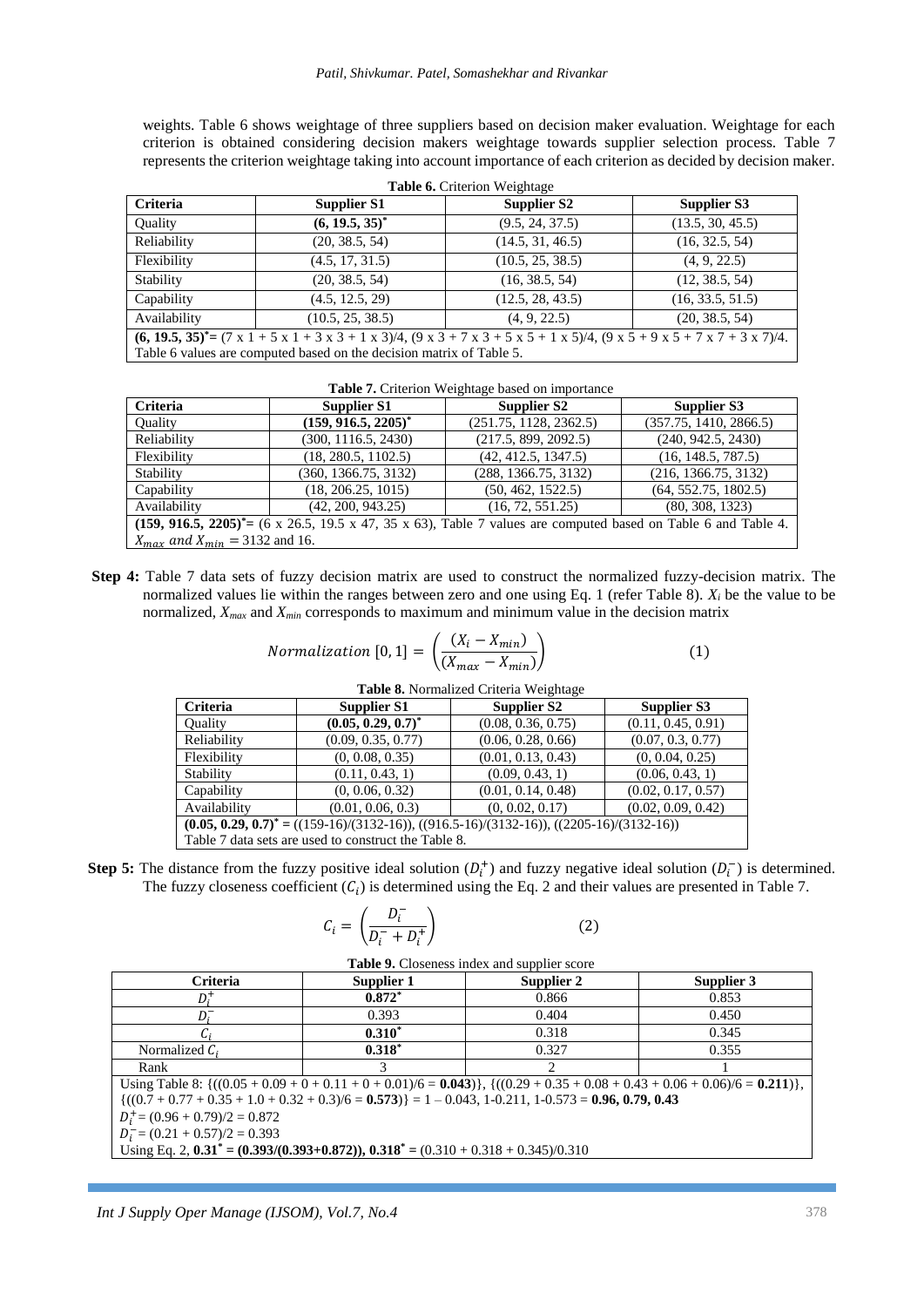Fuzzy TOPSIS based on normalize  $C_i$  value help to rank the suppliers for qualitative criteria. The highest value corresponds to normalized  $C_i$  of the supplier is designated with highest rank. Therefore, Fuzzy TOPSIS evaluated the qualitative criteria's rank the supplier in sequence as, Supplier 3: Rank 1, Supplier 2: Rank 2, and Supplier 3: Rank 3, respectively. After ranking suppliers based on qualitative criteria, the next step was to evaluate each supplier based on quantitative criteria.

#### **3.2. Ranking Suppliers for Quantitative Criteria by Grey Relational Analysis (GRA)**

In 1982, Deng propose the grey relational analysis defined based on combining the theories of system, space and control [Deng, 1982]. Grey relation analysis capture the correlations between reference factors and other factors in a system. GRA is applied to evaluate the supplier on quantitative criteria. The data gathered from the fiber industry is presented in Table 10. Criteria selected for quantitative analysis includes order volume, price, delivery time, credit period and location. All these criteria have direct or indirect impact on the cost of final product. Supplier Quotation facilitated the data collection.

|  | Table 10. Quantitative Assessment of Suppliers |  |  |
|--|------------------------------------------------|--|--|
|--|------------------------------------------------|--|--|

| <b>Supplier</b>     | <b>Order Volume (Nos.)</b> | Price (Rs.)<br><b>Delivery Time (Days)</b> |  | <b>Credit Period (Days)</b> | <b>Location</b> (Kms) |  |
|---------------------|----------------------------|--------------------------------------------|--|-----------------------------|-----------------------|--|
|                     | 500                        | 390                                        |  |                             | 4.                    |  |
| ື້                  | 1200                       | 250                                        |  |                             | ◡                     |  |
| $\sim$ $\sim$<br>ມມ | 200                        | 450                                        |  |                             | -41                   |  |

**Step 1:** Normalize the collected data sets in Table 10. The data series are normalized using smaller-the-better (STB) response for order volume, price, delivery time and location, whereas, credit period was normalized using largerthe-better (LTB) response. Credit period offered by supplier gives financial flexibility and help for better planning. Longer credit period offers more advantage over shorter period. Normalized values are tabulated in Table 11. The formulae used for data normalization  $Y_i^*(j)$  correspond to LTB is given below,

$$
Y_{i}^{*}(j) = \left(\frac{Y_{i}(j) - Y_{i}(j)_{min}}{Y_{i}(j)_{max} - Y_{i}(j)_{min}}\right)
$$
(3)

Data normalization correspond to STB quality characteristics is given in Eq. 4.

$$
Y_{i}^{*}(j) = \left(\frac{Y_{i}(j)_{max} - Y_{i}(j)}{Y_{i}(j)_{max} - Y_{i}(j)_{min}}\right)
$$
(4)

Terms,  $Y_i(j)$  be the value to be normalized,  $Y_i(j)_{max}$  refers to maximum value of entity *J*, and  $Y_i(j)_{min}$  be the minimum value of entity *J*.

| <b>Supplier</b> | <b>Order Volume</b> | Price<br><b>Delivery</b> |      | <b>Credit Period</b> | Location |  |
|-----------------|---------------------|--------------------------|------|----------------------|----------|--|
|                 |                     | ل. ر                     |      |                      |          |  |
| ື້              |                     |                          |      |                      |          |  |
| ມມ              |                     |                          | 0.67 |                      |          |  |

**Table 11.** Normalized Value of Quantitative Assessment of Suppliers

**Step 2:** Calculate the deviation value  $\Delta_{oi}(j)$ . The deviation value is the absolute value of difference between reference value (i.e. 1) and comparable values (i.e. Table values of 11) and computed values are presented in Table 12.

| <b>Table 12.</b> Deviation Value of Ouantitative Assessment of Suppliers |                     |          |  |  |  |  |  |  |
|--------------------------------------------------------------------------|---------------------|----------|--|--|--|--|--|--|
| <b>Supplier</b>                                                          | <b>Order Volume</b> | Location |  |  |  |  |  |  |
|                                                                          | ∪.∟                 |          |  |  |  |  |  |  |
|                                                                          |                     |          |  |  |  |  |  |  |
| .                                                                        |                     |          |  |  |  |  |  |  |

**Table 12.** Deviation Value of Quantitative Assessment of Suppliers

**Step 3:** Calculate the grey relation coefficient  $\gamma_{oi}(j)$  value using Eq. 5. Term  $\varepsilon$  refers to distinguished coefficient whose value vary in the ranges between 0 and 1. For the present work,  $\varepsilon = 0.5$ .

$$
\gamma_{oi}(j) = \frac{\Delta min + \varepsilon \Delta max}{\Delta_{oi}(j) + \varepsilon \Delta max}
$$
(5)

Sample calculation of grey relation coefficient  $\gamma$  values presented in Table 13 is shown below,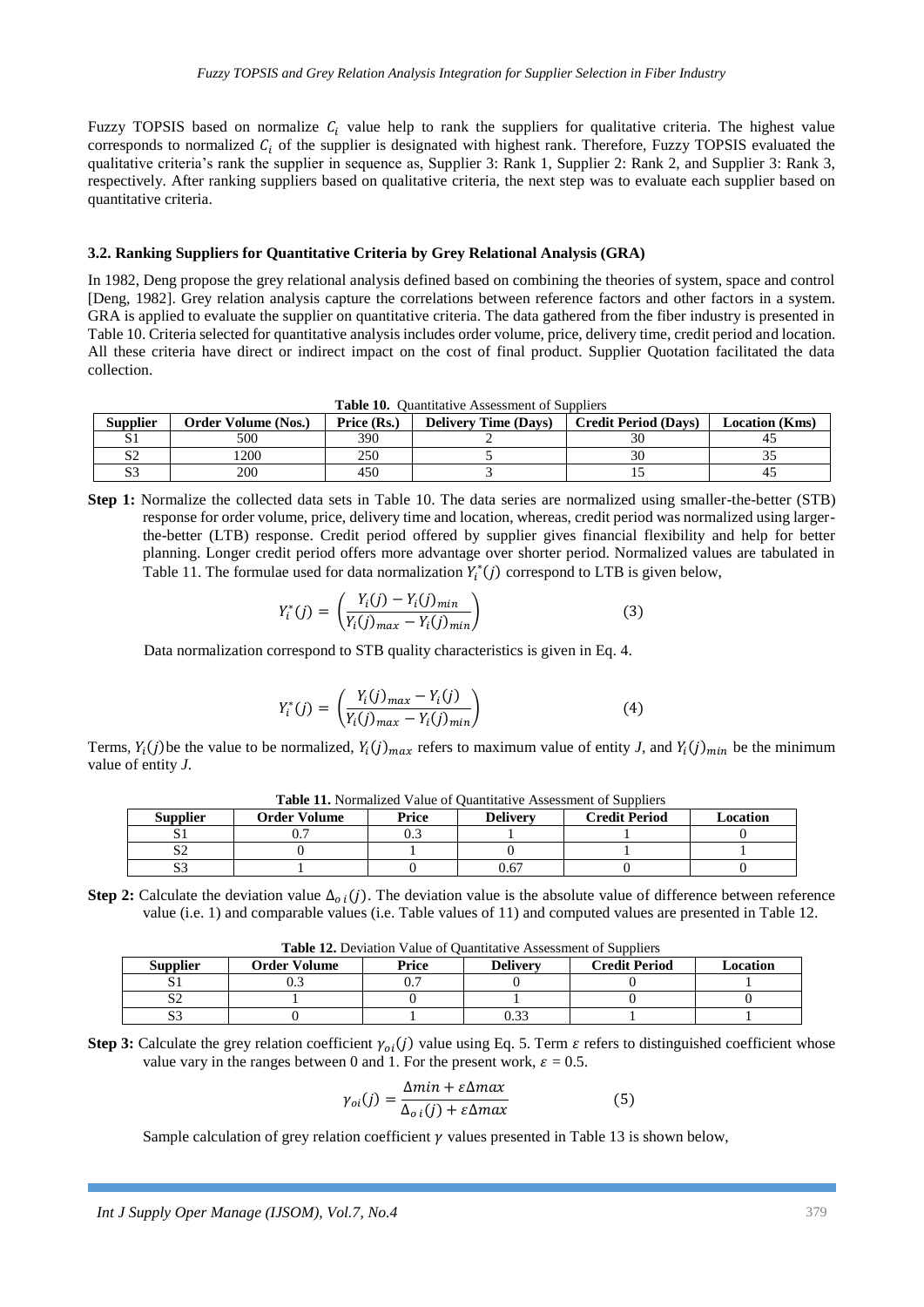$$
\gamma_{o1}(1) = (0 + 0.5 \times 1)/(0.3 + 0.5 \times 1) = 0.625;
$$
  
\n
$$
\gamma_{o1}(2) = (0 + 0.5 \times 1)/(1.0 + 0.5 \times 1) = 0.333;
$$
  
\n
$$
\gamma_{o1}(3) = (0 + 0.5 \times 1)/(0.0 + 0.5 \times 1) = 1.000;
$$

The computation of grey relational grading  $\tau(j)$  value is done using Eq. 6. Term  $W_i(j)$  be the weight correspond to each quantitative criterion. Equal weights ( $W = 0.2$ ) are assigned to each criterion for calculating the grey relational grading.

$$
\tau(j) = \sum_{j=1}^{n} (\gamma_{0i}(j) \times W_i(j)) \tag{6}
$$

The calculation corresponds to grey relational grade  $\tau$ , is shown below.

 $\tau(1) = 0.625 \times 0.2 + 0.417 \times 0.2 + 1.0 \times 0.2 + 1.0 \times 0.2 + 0.333 \times 0.2 = 0.675$ ;

 $\tau(2) = 0.333 \times 0.2 + 1.0 \times 0.2 + 0.333 \times 0.2 + 1.0 \times 0.2 + 1.000 \times 0.2 = 0.733$ ;

 $\tau(3) = 1.0 \times 0.2 + 0.333 \times 0.2 + 0.602 \times 0.2 + 0.333 \times 0.2 + 0.333 \times 0.2 = 0.386$ ;

The normalized grey relational grading values are calculated using values of grey relational grading  $\tau$  shown below,

 $0.376 = 0.675 / (0.675 + 0.733 + 0.386);$ 

 $0.408 = 0.733 / (0.675 + 0.733 + 0.386);$ 

 $0.215 = 0.386 / (0.675 + 0.733 + 0.386);$ 

| <b>Supplier</b> | Order Volume      | Price $\gamma_{02}$ | <b>Delivery</b> | <b>Credit Period</b> | Location      | Grade $\tau$ | <b>Normalization</b> |
|-----------------|-------------------|---------------------|-----------------|----------------------|---------------|--------------|----------------------|
|                 | $\mathbf{v}_{o1}$ |                     | $v_{o3}$        | $v_{04}$             | $\gamma_{o5}$ |              |                      |
| S <sub>1</sub>  | 0.625             | 0.417               |                 |                      | 0.333         | 0.675        | 0.376                |
| S <sub>2</sub>  | 0.333             |                     | 0.333           |                      |               | 0.733        | 0.408                |
| S <sub>3</sub>  |                   | 0.333               | 0.602           | 0.333                | 0.333         | 0.386        | 0.215                |

Table 13 data sets based on normalized values of grey relational grade score is used to rank the supplier. Note that, higher values of normalized grade score correspond to best supplier for quantitative criteria's. GRA evaluated quantitative criteria's rank the supplier in sequence as, Supplier 2: Rank 1, Supplier 1: Rank 2, and Supplier 3: Rank 3, respectively.

The primary goal of supplier chain management is to locate the optimal solutions by evaluating all criteria's which are of both qualitative and quantitative in nature. Fuzzy TOPSIS determine rank the supplier for qualitative criteria, whereas GRA rank the supplier for quantitative criterion. The hybrid approach combines the rank obtained to qualitative criteria and GRA determined rank for quantitative criteria to rank the suppliers considering 11 criteria's. The average values of Fuzzy TOPSIS and GRA ranking is computed for each supplier and are presented in Table 14. Note that, Supplier 2 resulted with highest value compared to Supplier 1 and Supplier 3 (Table 14). Therefore, Supplier 2 is recommended for fiber industry.

|                 | .                          |                    |       |                   |  |  |  |  |  |  |
|-----------------|----------------------------|--------------------|-------|-------------------|--|--|--|--|--|--|
| <b>Supplier</b> | <b>Fuzzy TOPIS Ranking</b> | <b>GRA Ranking</b> |       | <b>Final Rank</b> |  |  |  |  |  |  |
| ມ⊥              | 318.                       | J.376              | 0.347 |                   |  |  |  |  |  |  |
| S2              | 0.327                      | .408               | 0.367 |                   |  |  |  |  |  |  |
| $\sim$<br>ມມ    | 0.355                      | 0.215              | 0.285 |                   |  |  |  |  |  |  |

**Table 14.** Supplier ranking with equal importance to qualitative and quantitative criteria

Sensitivity analysis is carried out by varying the preferential weights assigned to qualitative and quantitative criteria. Rank of the supplier remains unaltered, with the small change variation in importance of qualitative and quantitative criteria. Supplier rank changes only when the preferential weights to qualitative criteria is maintained above 0.9 (refer Table 15). This indicates the qualitative criteria is less sensitive (i.e. very reasonable variation), compared to quantitative criteria's. So, it is very important to evaluate supplier based on both criteria's and also to define importance to each criteria group for supplier selection.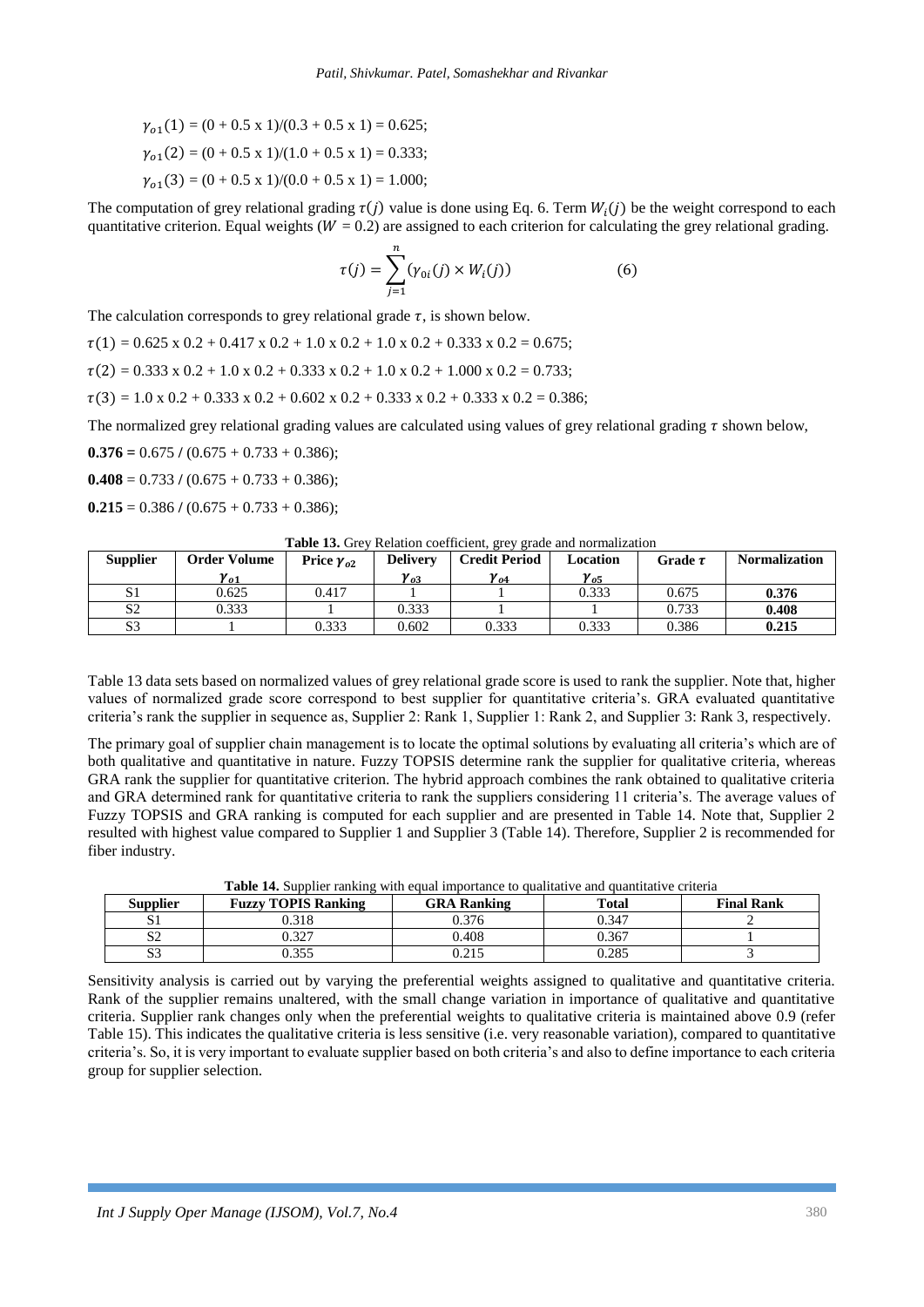| <b>Supplier</b> | <b>Fuzzy</b>         | <b>GRA</b>     |                | Sensitivity analysis with different weight fractions (qualitative, quantitative) |                |                |                |                |                |                |                |
|-----------------|----------------------|----------------|----------------|----------------------------------------------------------------------------------|----------------|----------------|----------------|----------------|----------------|----------------|----------------|
|                 | <b>TOPIS</b><br>Rank | Rank           | 0.9.0.1        | 0.8, 0.2                                                                         | 0.7.0.3        | 0.6, 0.4       | 0.5, 0.5       | 0.4.0.6        | 0.3, 0.7       | 0.2.0.8        | 0.1, 0.9       |
| S1              | 0.318                | 0.376          | 0.324          | 0.330                                                                            | 0.335          | 0.341          | 0.347          | 0.353          | 0.359          | 0.364          | 0.370          |
| S <sub>2</sub>  | 0.327                | 0.408          | 0.335          | 0.343                                                                            | 0.351          | 0.359          | 0.368          | 0.376          | 0.384          | 0.392          | 0.400          |
| S <sub>3</sub>  | 0.355                | 0.215          | 0.341          | 0.327                                                                            | 0.313          | 0.299          | 0.285          | 0.271          | 0.257          | 0.243          | 0.229          |
| Rank            | S <sub>3</sub>       | S <sub>2</sub> | S <sub>3</sub> | S <sub>2</sub>                                                                   | S <sub>2</sub> | S <sub>2</sub> | S <sub>2</sub> | S <sub>2</sub> | S <sub>2</sub> | S <sub>2</sub> | S <sub>2</sub> |

**Table 15.** Sensitivity analysis for supplier ranking with different preferential weights to qualitative and quantitative criteria

## **4. Conclusion**

Organization faces major challenge in the selection process of right supplier for raw materials. Right supplier selection process is considered as the critical decision-making activity, as it involves complex operations with various criteria's and requires strategic decision. The criteria's are qualitative (quality, reliability, flexibility, stability, capability, and availability) and quantitative (order volume, price, delivery, credit period and location) with conflict in nature. Evaluation of total 11 criteria's with conflict to one another for supplier selection is considered as tedious task for any organization. Hybridization with the combination of different decision-making techniques (Fuzzy TOPSIS, GRA) to solve each stage, that rank suppliers to arrive potential solution. Fuzzy TOPIS method enables decision maker to propose right supplier for qualitative criteria, whereas, GRA method evaluates quantitative criteria's to aid decision maker.

The hybrid (fuzzy TOPIS and GRA) method is used to select right corrugated box supplier for fiber industry in Goa. Decision maker involvement is considered as prime importance to select the best supplier. Prior to evaluation process, group of four decision makers (DM 1: Unit head, DM 2: Purchase Manager, DM 3: Production Head and DM 4: Quality Inspector) are formed based on year of experience, position headed and authority level. Decision makers are allowed to select the best supplier among the potential three suppliers selected from ten suppliers. Detailed quality audit was conducted by quality personal to get the right information of suppliers related to qualitative criteria. Triangular fuzzy number was used to find importance of qualitative criteria and also compare three suppliers' facilities. Supplier 3 is recommended by the Fuzzy TOPSIS method after evaluating all the qualitative criteria's. GRA method normalizes quantitative data based on smaller the better or larger the better response. Supplier Quotation assisted the data collection which are relevant to quantitative criteria. Supplier 2 is recommended for quantitative criteria evaluated by the GRA method. The hybrid approach (Fuzzy TOPSIS and GRA) score obtained by the fusion of qualitative and quantitative criteria considering equal importance could rank supplier in the order of S2, S1 and S3, respectively. Through sensitivity analysis, it was observed that rank of the supplier remains unaltered with the small change variation in importance (weights) of qualitative and quantitative criteria. Supplier rank changes only when the preferential weights to qualitative criteria is maintained above 0.9. Note that rank of supplier changes in the order of S2, S3 and S1, respectively. The integration of Fuzzy TOPIS and GRA methods solved effectively the corrugated box supplier selection problem raised in Fiber industries. The method will aid decision maker to select right supplier, considering all criteria's and available alternatives with simple mathematical steps. Thus, avoiding selection of wrong supplier that ultimately results in financial losses.

**Conflict of Interest:** The authors declare that there is no conflict of interest.

## **References**

Argilaguet Montarelo, L., R. Glardon, and N. Zufferey. (2017). A global simulation-optimisation approach for inventory management in a decentralised supply chain. *Supply Chain Forum: An International Journal,* Vol*.* 18(2), pp. 112-119.

Azadi, M., M. Jafarian, R. F. Saen, and S. M. Mirhedayatian. (2015). A new fuzzy DEA model for evaluation of efficiency and effectiveness of suppliers in sustainable supply chain management context. *Computers & Operations Research,* Vol*.* 54, pp. 274-285.

Azimifard, A., S. H. Moosavirad, and S. Ariafar. (2018). Selecting sustainable supplier countries for Iran's steel industry at three levels by using AHP and TOPSIS methods. *Resources Policy,* Vol*.* 57, pp. 30-44.

Badiezadeh, T., R. F. Saen, and T. Samavati. (2018). Assessing sustainability of supply chains by double frontier network DEA: A big data approach. *Computers & Operations Research,* Vol*.* 98, pp. 284-290.

Borade, A. B., and S. C. Bansod. (2011). Comparison of neural network-based forecasting methods using multi-criteria decision-making tools. *Supply Chain Forum: An International Journal*, Vol*.* 12(4), pp. 4-14.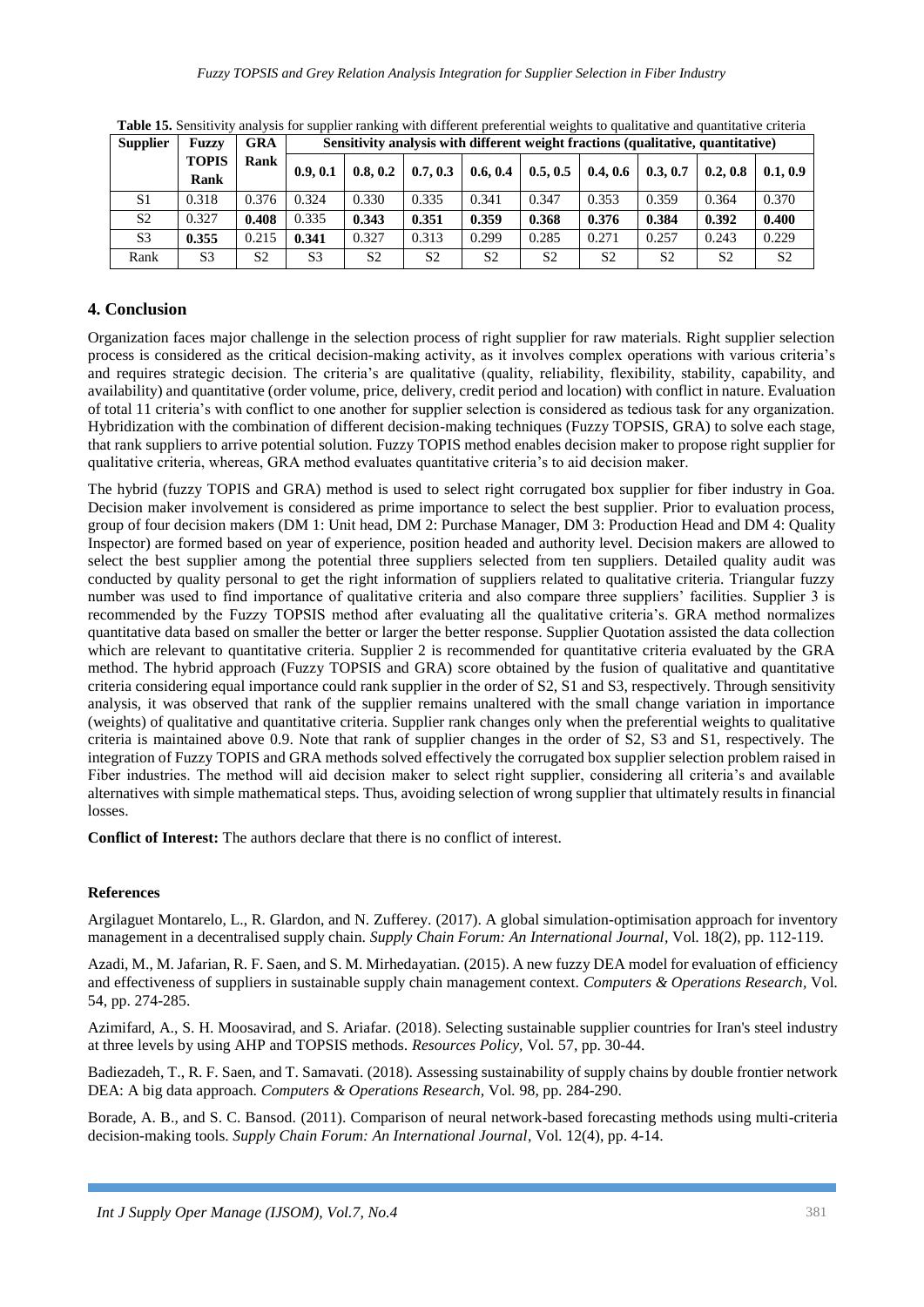Carrera, D. A., R. V. Mayorga, and W. Peng. (2020). A Soft Computing Approach for group decision making: A supply chain management application. *Applied Soft Computing, in press.* 106201[. https://doi.org/10.1016/j.asoc.2020.106201](https://doi.org/10.1016/j.asoc.2020.106201)

Chai, J., and E. W. Ngai, (2016). Decision model for complex group argumentation. *Expert Systems with Applications*, Vol*.* 45, pp. 223-233.

Chai, J., and E. W. Ngai, (2020). Decision-making techniques in supplier selection: Recent accomplishments and what lies ahead. *Expert Systems with Applications*, Vol*.* 140, *in press.* 112903. https://doi.org/10.1016/j.eswa.2019.112903

Chai, J., J. N. Liu, and E. W. Ngai. (2013). Application of decision-making techniques in supplier selection: A systematic review of literature. *Expert Systems with Applications*, Vol*.* 40(10), pp. 3872-3885.

Chen, S. J., and C. L. Hwang, (1992). Fuzzy multiple attribute decision-making methods. In Fuzzy multiple attribute decision-making. In: Fuzzy Multiple Attribute Decision Making. Lecture Notes in Economics and Mathematical Systems, Vol*.* 375. pp. 289-486. Springer, Berlin, Heidelberg.

Deng, J. L. (1982). Control problems of grey system. *Systems and Control Letters,* Vol*.* 1, pp. 288–294.

Dickson, G. W. (1966). An analysis of vendor selection systems and decisions. *Journal of Purchasing* , Vol*. 2*(1), pp. 5- 17.

Ghassemi, A., J. Asl-Najafi, and S. Yaghoubi, (2018). A dynamic bi-objective closed-loop supply chain network design considering supplier selection and remanufacturer subcontractors. *Uncertain Supply Chain Management*, Vol*.* 6(2), pp. 117-134.

Ghayebloo, S., M. J. Tarokh, U. Venkatadri, and C. Diallo, (2015). Developing a bi-objective model of the closed-loop supply chain network with green supplier selection and disassembly of products: the impact of parts reliability and product greenness on the recovery network. *Journal of Manufacturing Systems,* Vol*.* 36, pp. 76-86.

Ghodsypour, S. H., and C. O'brien, (2001). The total cost of logistics in supplier selection, under conditions of multiple sourcing, multiple criteria and capacity constraint. *International Journal of Production Economics*, Vol*.* 73(1), pp. 15-27.

Govindan K, M. Kadziński, and R. Sivakumar, (2017). Application of a novel PROMETHEE-based method for construction of a group compromise ranking to prioritization of green suppliers in food supply chain. *Omega*, Vol*.* 71, pp. 129-145.

Ko, M., A. Tiwari, and J. Mehnen, (2010). A review of soft computing applications in supply chain management. *Applied Soft Computing*, Vol*.* 10(3), pp. 661-674.

Kogan, K., and C. S. Tapiero, (2007). Supply chain games: operations management and risk valuation (Vol. 113). Springer Science & Business Media.

Liao, C. N., and H. P. Kao, (2011). An integrated fuzzy TOPSIS and MCGP approach to supplier selection in supply chain management. *Expert Systems with Applications,* Vol*.* 38(9), pp. 10803-10811.

Luthra, S., K. Govindan, and S. K. Mangla, (2017b). Structural model for sustainable consumption and production adoption—A grey-DEMATEL based approach. *Resources, Conservation and Recycling*, Vol*.* 125, pp. 198-207.

Luthra, S., K. Govindan, D. Kannan, S. K. Mangla, and C. P. Garg, (2017a). An integrated framework for sustainable supplier selection and evaluation in supply chains. *Journal of Cleaner Production,* Vol*.* 140, pp.1686-1698.

Markabi, M. S., and M. Sabbagh, (2014). A hybrid method of GRA and DEA for evaluating and selecting efficient suppliers plus a novel ranking method for grey numbers. *Journal of Industrial Engineering and Management,* Vol*.* 7(5), pp.1197-1221.

Ortiz‐Barrios, M., C. Miranda‐De la Hoz, P. López‐Meza, A. Petrillo, and F. De Felice, (2020). A case of food supply chain management with AHP, DEMATEL, and TOPSIS. *Journal of Multi‐Criteria Decision Analysis,* Vol*.* 27(1-2), pp. 104-128.

Patil, A. N. (2014). Modern evolution in supplier selection criteria and method. *International Journal of Management Research and Reviews*, Vol*.* 4(5), pp. 616 -623.

Roshandel, J., S. S. Miri-Nargesi, and L. Hatami-Shirkouhi, (2013). Evaluating and selecting the supplier in detergent production industry using hierarchical fuzzy TOPSIS. *Applied Mathematical Modelling*, Vol*.* 37(24), pp. 10170-10181.

Sandeep, M., S. Kumanan, and S. Vinodh, (2011). Supplier selection using combined AHP and GRA for a pump manufacturing industry. *International Journal of Logistics Systems and Management*, Vol*.* 10(1), pp. 40-52.